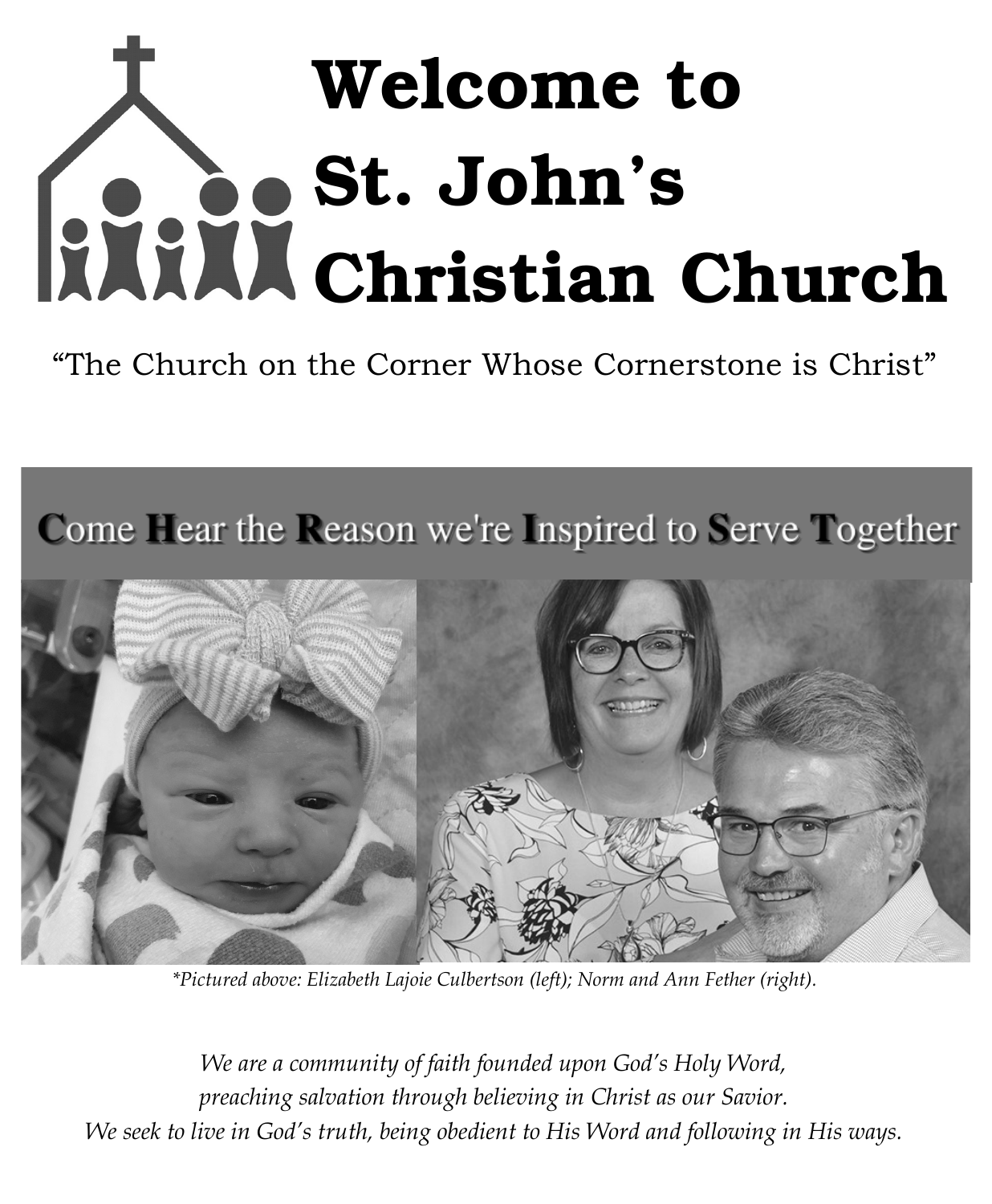| November 8, 2020                                                              | 8:00AM & 10:30AM<br>Welcome to our Worship of God!                   |  |  |
|-------------------------------------------------------------------------------|----------------------------------------------------------------------|--|--|
| Lighting of the Altar Candles and Ringing of the Tower Bells                  |                                                                      |  |  |
| <b>Welcome and Announcements</b>                                              |                                                                      |  |  |
| 1 John 1:5<br>Scripture, Prayer of Invocation, and Prayer of Dedication       |                                                                      |  |  |
| "5 The light shines in the darkness, but the darkness has not understood it." |                                                                      |  |  |
| Prelude                                                                       | "Majesty"                                                            |  |  |
| Gideon Sunday Presentation                                                    | <b>Brent Winzeler</b>                                                |  |  |
| †Hymns of Praise                                                              | #588, "We Have Come into His House"<br>#101, "His Name is Wonderful" |  |  |
| Veteran's Sunday Litany                                                       | Response: "We give you thanks, O God"                                |  |  |
| Pastoral Prayer and The Lord's Prayer (debts/debtors)                         |                                                                      |  |  |
| Children's Message                                                            |                                                                      |  |  |
| <b>Scripture Reading</b>                                                      | John 9:1-38                                                          |  |  |
| Sermon                                                                        | "God's Purposes in Pandemics, Persecution, and Pain"                 |  |  |
| †Hymn of Response                                                             | #305, "Lord, Thy Church on Earth is Seeking"                         |  |  |
| †Spoken Benediction                                                           |                                                                      |  |  |
| †Benediction in Song                                                          | #569, verse 4, "Battle Hymn of the Republic"                         |  |  |
| †Postlude                                                                     | "He Is Exalted"                                                      |  |  |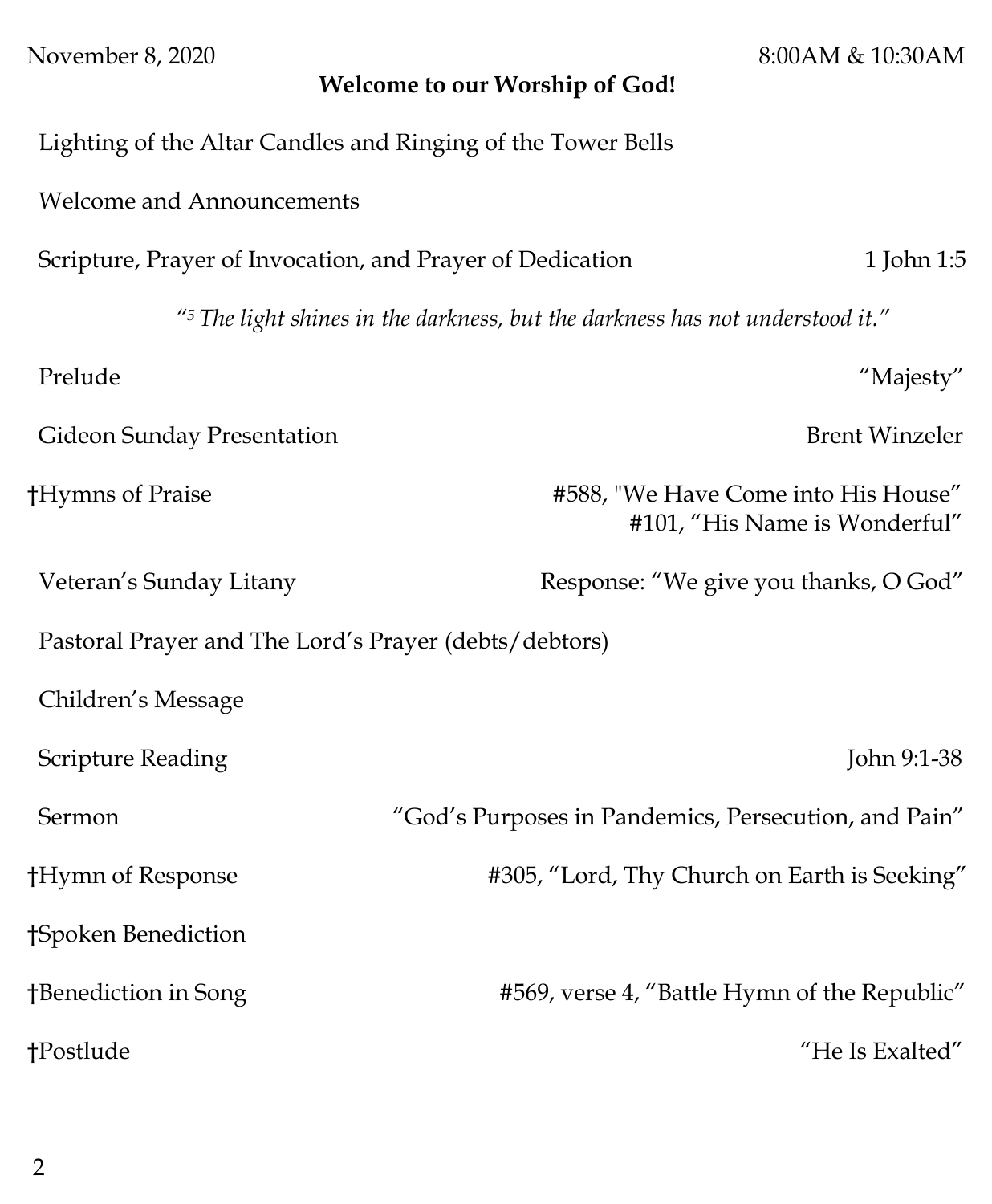# **Sermon Scripture - John 9:1-38**

<sup>1</sup> As he went along, he saw a man blind from birth. <sup>2</sup>His disciples asked him, "Rabbi, who sinned, this man or his parents, that he was born blind?" <sup>3</sup>"Neither this man nor his parents sinned," said Jesus, "but this happened so that the work of God might be displayed in his life. 4 As long as it is day, we must do the work of him who sent me. Night is coming, when no one can work. 5 While I am in the world, I am the light of the world." 6 Having said this, he spit on the ground, made some mud with the saliva, and put it on the man's eyes. 7 "Go," he told him, "wash in the Pool of Siloam" (this word means Sent). So the man went and washed, and came home seeing. <sup>8</sup> His neighbors and those who had formerly seen him begging asked, "Isn't this the same man who used to sit and beg?" <sup>9</sup> Some claimed that he was. Others said, "No, he only looks like him." But he himself insisted, "I am the man." <sup>10</sup> "How then were your eyes opened?" they asked. <sup>11</sup> He replied, "The man they call Jesus made some mud and put it on my eyes. He told me to go to Siloam and wash. So I went and washed, and then I could see." <sup>12</sup> "Where is this man?" they asked him. "I don't know," he said.

<sup>13</sup> They brought to the Pharisees the man who had been blind. 14 Now the day on which Jesus had made the mud and opened the man's eyes was a Sabbath. 15 Therefore the Pharisees also asked him how he had received his sight. "He put mud on my eyes," the man replied, "and I washed, and now I see." 16 Some of the Pharisees said, "This man is not from God, for he does not keep the Sabbath." But others asked, "How can a sinner do such miraculous signs?" So they were divided. 17 Finally they turned again to the blind man, "What have you to say about him? It was your eyes he opened." The man replied, "He is a prophet." 18 The Jews still did not believe that he had been blind and had received his sight until they sent for the man's parents. 19 "Is this your son?" they asked. "Is this the one you say was born blind? How is it that now he can see?" 20 "We know he is our son," the parents answered, "and we

know he was born blind. 21 But how he can see now, or who opened his eyes, we don't know. Ask him. He is of age; he will speak for himself." 22 His parents said this because they were afraid of the Jews, for already the Jews had decided that anyone who acknowledged that Jesus was the Christ would be put out of the synagogue. 23 That was why his parents said, "He is of age; ask him." 24 A second time they summoned the man who had been blind. "Give glory to God," they said. "We know this man is a sinner." 25 He replied, "Whether he is a sinner or not, I don't know. One thing I do know. I was blind but now I see!" 26 Then they asked him, "What did he do to you? How did he open your eyes?" 27 He answered, "I have told you already and you did not listen. Why do you want to hear it again? Do you want to become his disciples, too?" 28 Then they hurled insults at him and said, "You are this fellow's disciple! We are disciples of Moses! 29 We know that God spoke to Moses, but as for this fellow, we don't even know where he comes from." 30 The man answered, "Now that is remarkable! You don't know where he comes from, yet he opened my eyes. 31 We know that God does not listen to sinners. He listens to the godly man who does his will. 32 Nobody has ever heard of opening the eyes of a man born blind. 33 If this man were not from God, he could do nothing." 34 To this they replied, "You were steeped in sin at birth; how dare you lecture us!" And they threw him out.

<sup>35</sup>Jesus heard that they had thrown him out, and when he found him, he said, "Do you believe in the Son of Man?" 36 "Who is he, sir?" the man asked. "Tell me so that I may believe in him." 37 Jesus said, "You have now seen him; in fact, he is the one speaking with you." 38 Then the man said, "Lord, I believe," and he worshiped him."

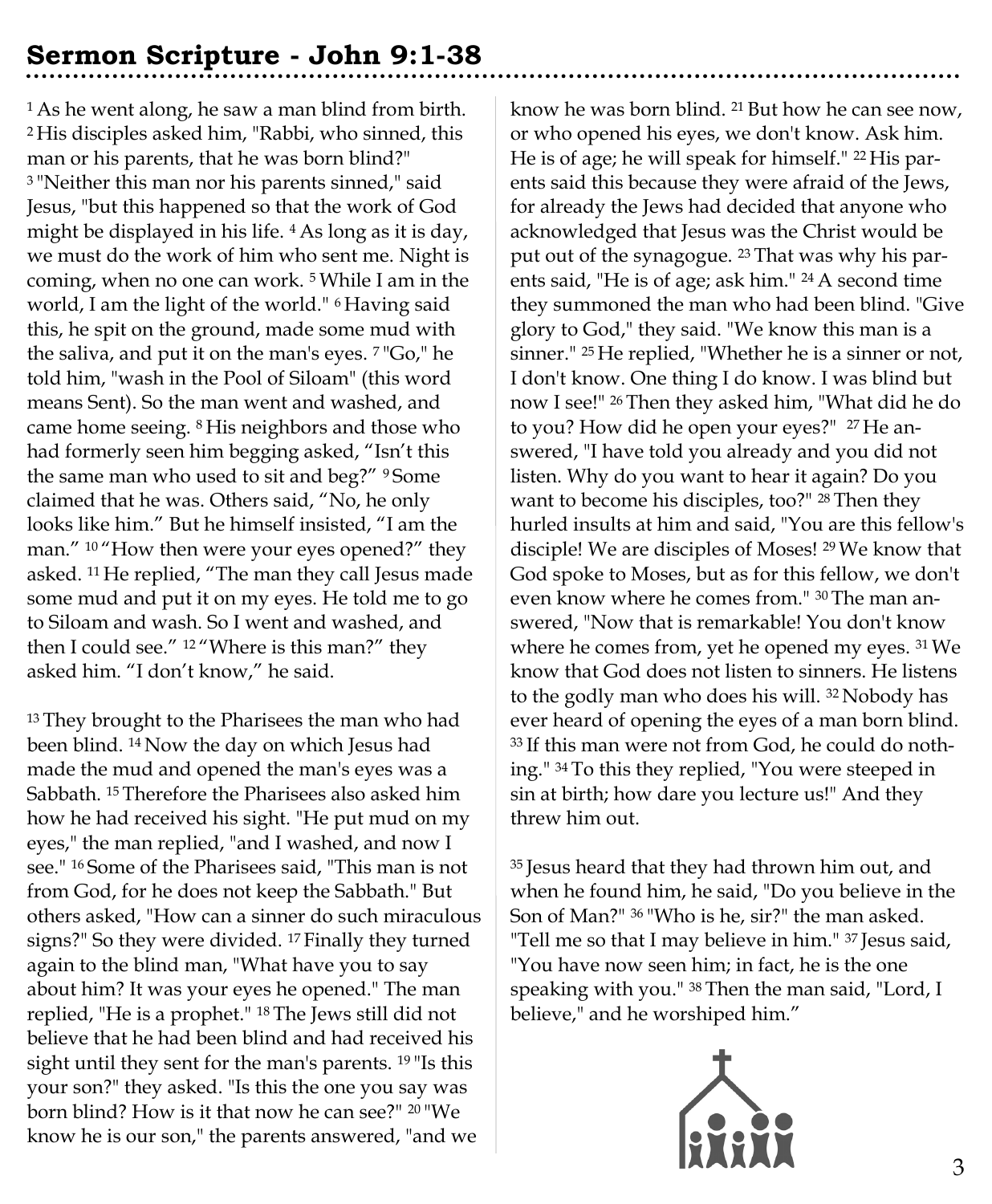| <b>Sermon Notes</b> |                                                                                                                                                                                                                                             |  |  |
|---------------------|---------------------------------------------------------------------------------------------------------------------------------------------------------------------------------------------------------------------------------------------|--|--|
| Sermon              | "God's Purposes in Pandemics, Persecution, and Pain"                                                                                                                                                                                        |  |  |
| Scripture           | John 9:1-38                                                                                                                                                                                                                                 |  |  |
| Theme               | Pandemics, Persecution, and Pain are not natural phenomenon, but come<br>from God; are not purposeless, but are part of God's plan; are not merely<br>punishment, but are part of God's plan to bless us and the whole world<br>through us. |  |  |

## **Next Sunday, November 15, 2020**

| Sermon               | "Serenity"                       |
|----------------------|----------------------------------|
| Scriptures           | Micah 6:8, Philippians 4:4-7     |
| <b>Special Music</b> | Molly Rutledge - "I'll Fly Away" |

# **Distance Worship**

Due to the ongoing Covid-19 pandemic, we will continue to offer distance worship options. Join us on Sunday mornings at 8:30 AM on 96.1 WMTR to listen to last week's worship service. Our 10:30 AM worship service is streamed via YouTube Live, which can be accessed on the St. John's Christian Church website at stjohnsarchbold.org.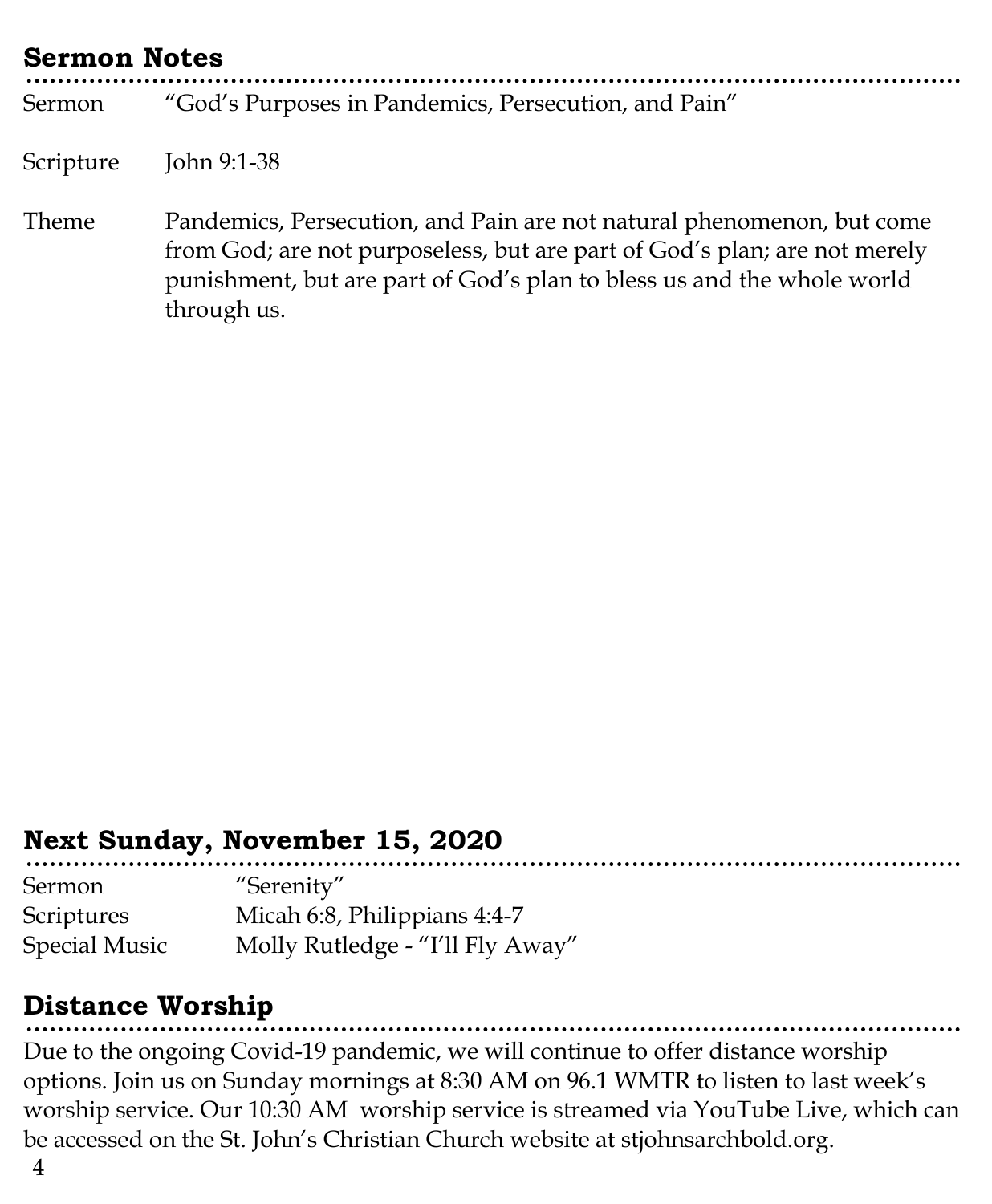## **Congregational Prayer**

God, we thank you that you are light, and that there is no darkness in you at all (1 John 1:5). We thank you that you are love (1 John 4:8), and that it is impossible for you to even be tempted by evil (James 1:13). We thank you also that you do not tempt us or lead us into evil (James 1:13). You are good. We don't always understand, but your Word assures us that you are sovereign even over the bad things as well, and that you are still innocent of evil. Your Word assures us that the bad things are only part of your plan, that will ultimately bring about our good and your glory. We rejoice in this truth, and we rejoice in you. Strengthen our faith to trust you in the hard times. Sustain us and see us through. Grant that we might be faithful to live our lives in love for you and for others. In Jesus' name, amen.

# **Health and Safety Guidelines**

We encourage everyone to abide by these hygiene and safety practices:

- Wear a facial covering when in the building, unless you meet one of the exemptions.
- Sanitize/wash hands frequently and cover coughs and sneezes.
- Stay home if you are sick, not feeling well, or live with or care for someone who is sick or not feeling well.
- Maintain 6' social distancing, including in the pews. Be mindful of people around you.
- Individuals and families seated in the back of the sanctuary should exit first.
- Offerings will be received in plates at the sanctuary doors. They can also be mailed to/dropped off at the church office or given online at stjohnschristianchurch.breezechms.com.

# **Discovery Daily Devotional Guides**

Discover Daily Devotional Guides are available in the hallway literature rack in the narthex (suggested donation \$6 each). You can also access the guide online at https:// scriptureunion.org/discovery/. Below is the list of daily readings for this week: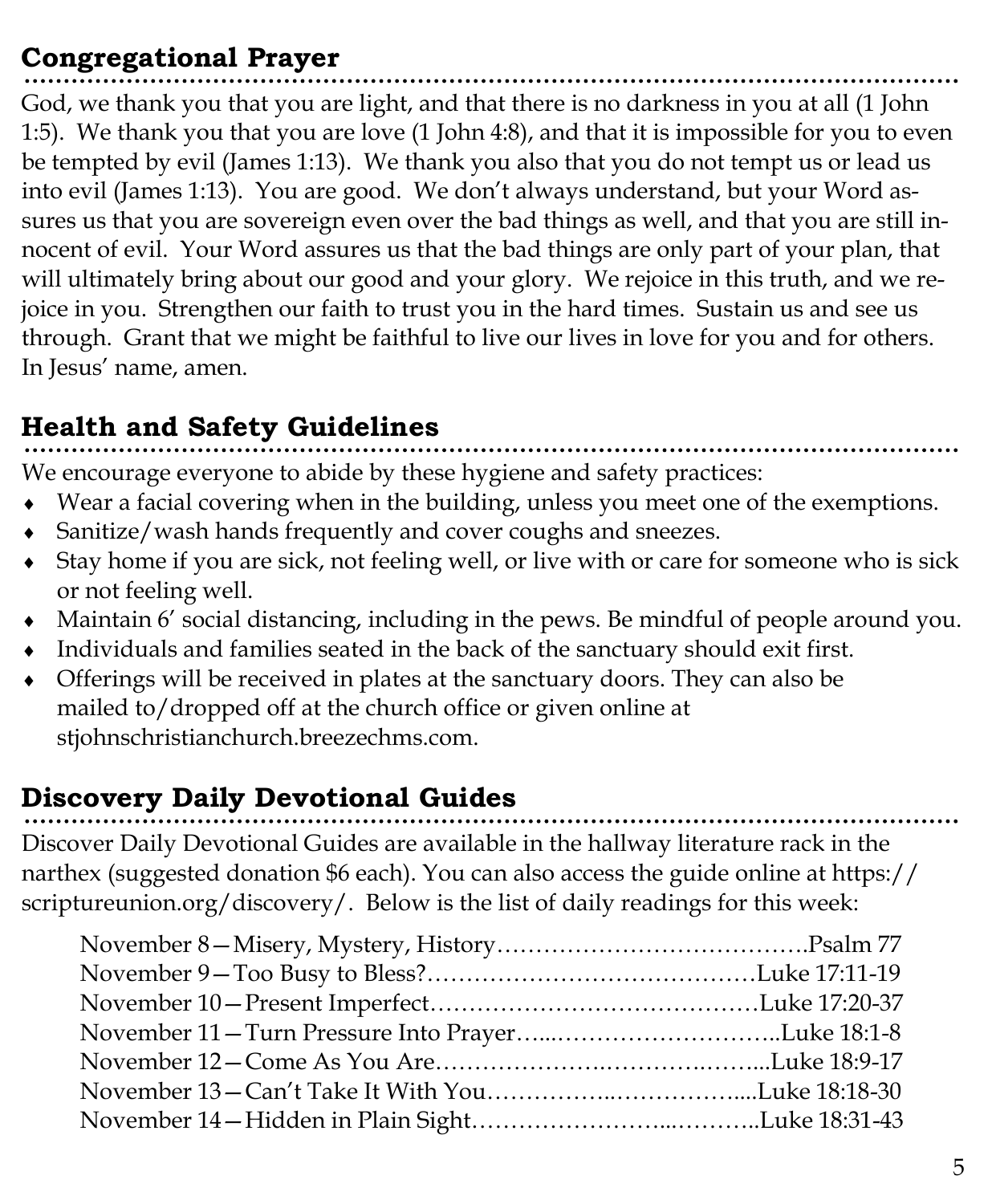## **Welcome!**

#### **Guests and Visitors**

Welcome, welcome, welcome to SJCC! We are so glad you have chosen to join us as we worship the Lord together. We hope you feel God's love in a new, refreshing way.

#### **Mother's Room/Diaper Changing Station/Nursery Care**

We have a Mother's Room located near our sanctuary, currently limited to one family at a time. Nursery care for infants and pre-kindergarten children is currently suspended. A diaper changing station is located in the Mother's Room. We kindly ask you to sanitize items after use (i.e. changing pad, toys, etc.) using the wipes provided as a respectful gesture to other families with small children in need of the room.

**Children's and Large Print Bulletins** are available on a table in the sanctuary narthex.

**Hearing Assistance** is provided by our system for hearing aids with a "loop system" switch position.

| Sun | 8:00AM  | Worship (Sanctuary)                               |
|-----|---------|---------------------------------------------------|
|     | 8:30AM  | Pause for Praise (96.1 WMTR)                      |
|     | 9:15AM  | Sunday School/Faith Village/Confirmation          |
|     | 10:30AM | Worship (Sanctuary and YouTube Live)              |
| Mon | 11:00AM | <b>Staff Meeting (Office Closed)</b>              |
|     | 4:00PM  | Personnel Committee (Chapel)                      |
|     | 6:30PM  | Stephen Ministry Peer Supervision (Fireside Room) |
| Tue | 9:15AM  | Bible Study (Fireside Room)                       |
|     | 5:00PM  | Personnel Committee (Chapel)                      |
|     | 7:00PM  | <b>Property Committee (Fireside Room)</b>         |
| Wed | 8:30AM  | Moms in Prayer (Fireside Room)                    |
|     | 6:45PM  | LOGOS/JYF/SYF/Life Planning                       |
| Fri | TBD     | Man Camp Departure                                |
| Sun | 8:00AM  | Worship (Sanctuary)                               |
|     | 8:30AM  | Pause for Praise (96.1 WMTR)                      |
|     | 9:15AM  | Sunday School/Faith Village/Confirmation          |
|     | 10:30AM | Worship (Sanctuary and YouTube Live)              |
|     | 6:00PM  | Seekers (Kuntz's Home, Wauseon)                   |
|     |         |                                                   |

# **Week of November 8 at St. John's Christian Church**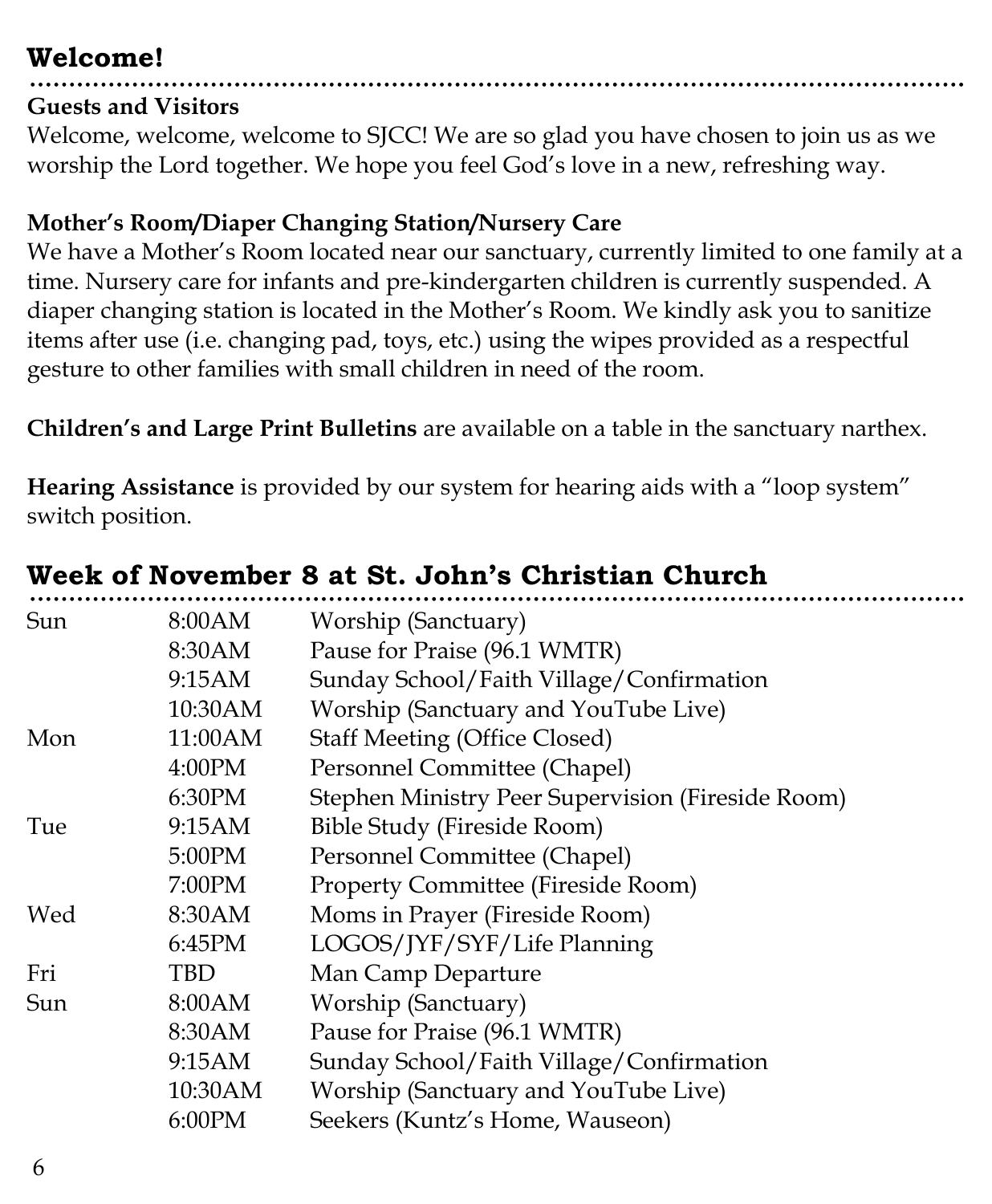## **Announcements**

- JYF's poinsettia sale has begun! Order forms can be picked up at the bulletin board outside of the church office or at a table in the narthex. Orders are due by Sunday, November 29th and flower pickup will take place on December 8th in the gym.
- Our contract with our former online directory, Instant Church Directory, will expire mid-2021. Those with email addresses on file with the church office will receive an invitation to create a Breeze account throughout the week of November 8th. If you have any questions, please contact Jocelyn in the church office at 419-446-2545.
- The Archbold Fish Food Pantry will be hosting a food drive on Saturday, November 21st. Canned good donations can be dropped off to the Fish Pantry parking lot (1309 S. Defiance St.) between 9:00AM - 12:00PM.
- Chancel Choir has opted to cancel rehearsals for the months of November and December. Please contact Lynne Christman with questions.
- "Man Camp" Men's Retreat at Miracle Camp, in Lawton, MI, will take place next weekend, November 13th through 15th. Contact Bruce Wooley for more information.

## **November Mission-A-Month: Christmas Cheer**

This year, Fulton County Christmas Cheer is seeking primarily financial donations so that a small group of volunteers can shop for items. Donations can be dropped off to the church office or in your weekly offering envelopes. Please refer to the November Visitor for more information from the organization.

# **Today's Worship Servants**

Accompanist – Buffy Riley Worship Leader - Linda Heer Song Leader - Mike Meyer Children's Moment - Nancy Rupp Easy Worship Tech – Mark Nofziger Sound Tech – (8:00AM) Angie Neuenschwander, (10:30AM) James Grime Video Tech (10:30AM) – Dean Sauder Live Stream Tech (10:30AM) – Jocelyn Walker Head Usher - Steve Walker Ushers (8:00AM) – Gary & Judy Sears Acolyte (10:30AM) - Isaac Meyer